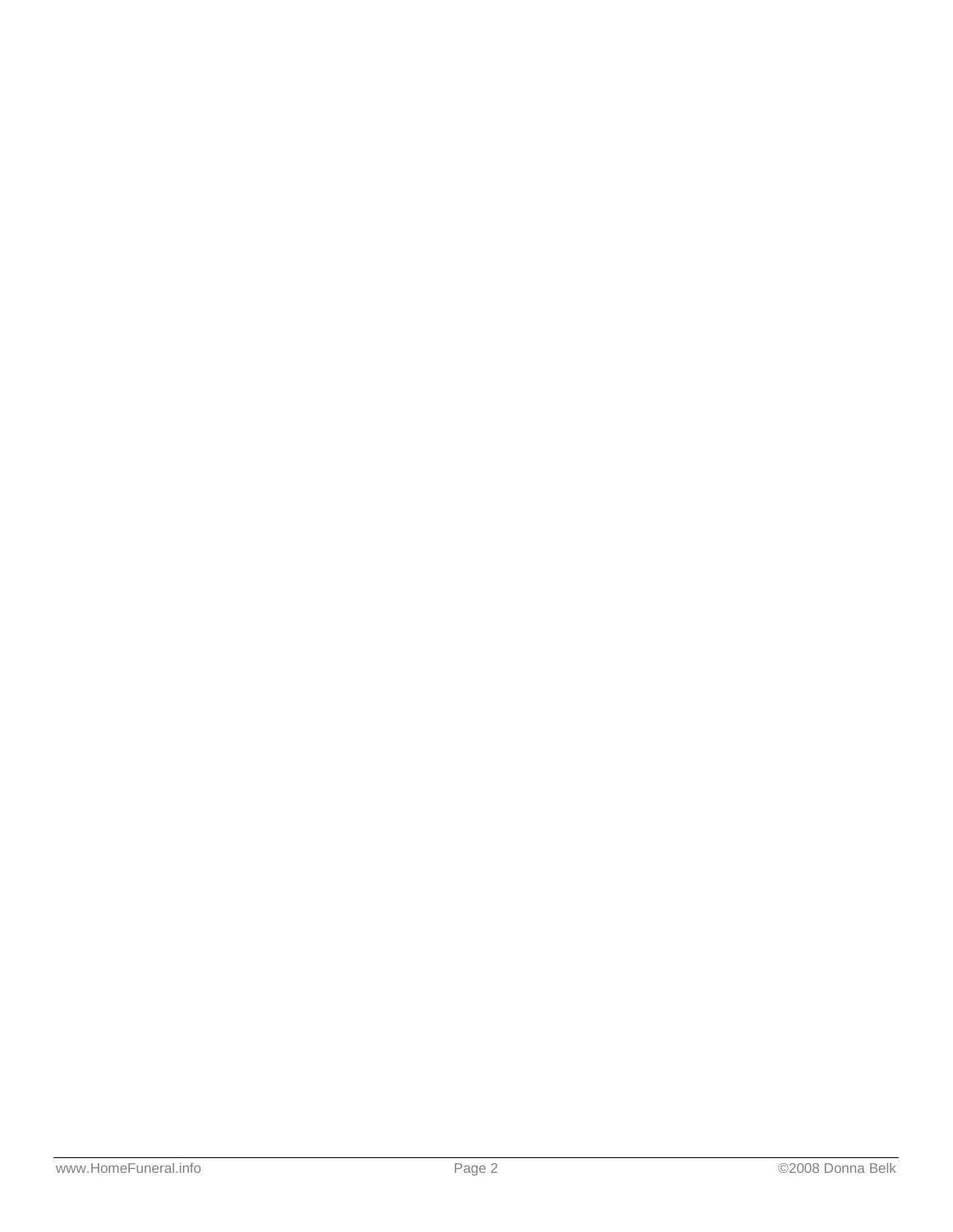## **Index**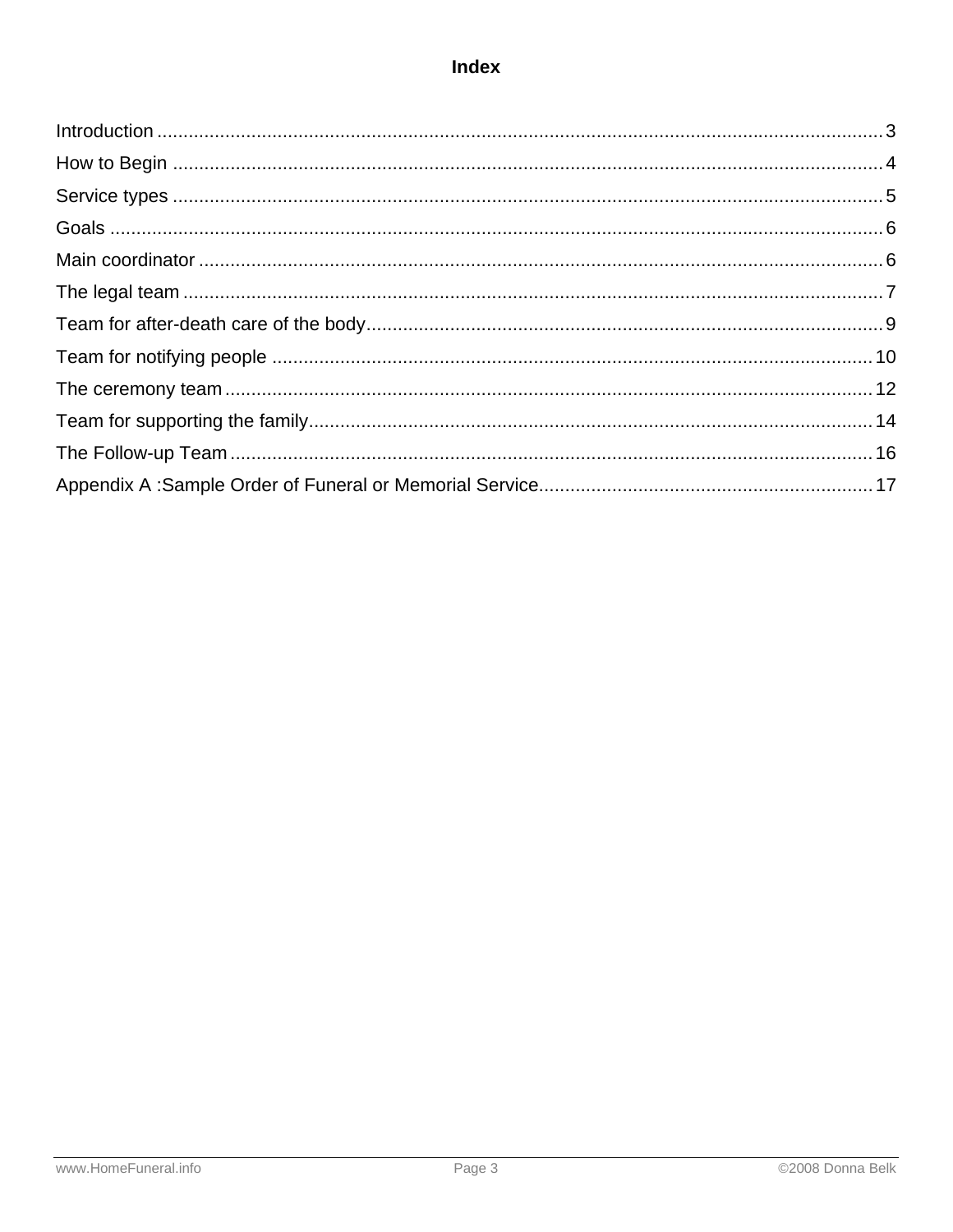## **Checklist for Planning A Home Funeral**

Family planned funerals (the body is present) or memorials (the body is not present) can be very small and intimate and take place at the deceased's or another's home. They can also be large and involve a whole community of people, and can take place in a church or civic center. More people are choosing family-planned funerals and memorials because they can be more meaningful and personal. Having a meaningful way to honor your deceased loved one helps with the healing from their loss.

Planning a large funeral or memorial can involve a lot of details. Handling the details can be too much stress for those most deeply grieved. It is helpful to have a person to coordinate the entire event and work with teams of people to get the job done. The checklist below is grouped with the idea of different people in teams working on different aspects of planning and coordinating the funeral or memorial. For those planning a small funeral or memorial you may need only a few items on the list below. Certainly not everything on this checklist needs to be done! It is simply a menu of items you might want to consider. Please feel free to pick and choose what is appropriate for your situation. And remember that you can't do it wrong. If you are honoring and loving that will come across.

#### **How to begin**

Find a quiet, safe place to begin your planning. Give yourself permission to laugh, cry, remember, be angry, etc. Remember this is an event that will impact a lot of people within your circle of family and friends, so enlist the help of family and friends to help plan and coordinate the event. There are usually many friends available who would love to help if someone would only tell them what needed to be done. This gives the friends a way of feeling useful, instead of helpless.

Slow down, relax the breath, focus on what is important to you. Don't try to be brave or keep a stiff upper lip. This is the time to be soft and let other people help for it gives others something to do and makes them feel useful.

Put away all thoughts of "doing it right." There is no right way to plan a funeral. If it is meaningful and loving to you, then you can be assured that it is serving its purpose.

The family will need to discuss decisions related to the funeral or memorial. Find a balance between taking care of details and making sure family gets rest.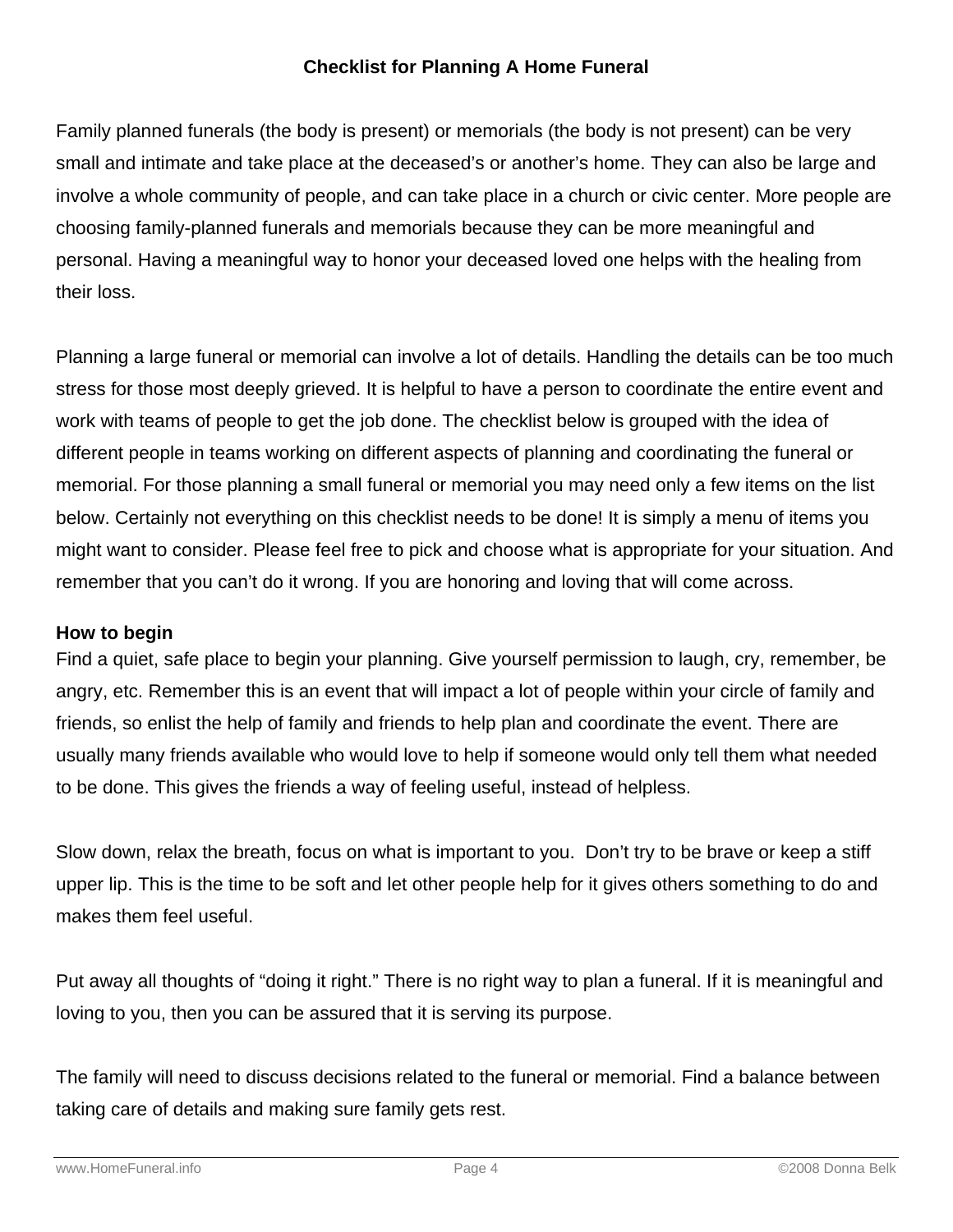Some of the initial decisions to be made by the family are

- o will the body be cremated, buried or bequeathed to medical science
- o what type of funeral or memorial did the deceased want and what do the family members want, and where is the balance between the two
	- o funeral service where the body is present
	- o memorial service where the body is not present
	- o a visitation or viewing
	- o a graveside service
	- $\circ$  a combination such as a funeral service for the community and a graveside service just for the family
	- o cremation with later commitment (burial of ashes)
- o where will the funeral or memorial be held
- o will there be a reception or gathering after the funeral
	- o held in a home, park, church meeting room
	- o provide a meal
- o who will be the main person to coordinate the funeral or memorial arrangements
- o what is the price range to spend on the entire funeral or memorial

#### **Service types**

- A **memorial** service is when friends and family gather, but the body is not present
- In a **funeral** service, the body is present, and the casket may be open or closed
- A **tribute** can be held at the time someone dies, or years after their deaths. A tribute focuses more on the celebration of the person's life and the impact of their life on others.
- Instead of a funeral or memorial, consider a Celebration of Life, or Life Appreciation Ceremony
- **Committal** services are held at the gravesite before the body is buried, or held when cremated remains are being buried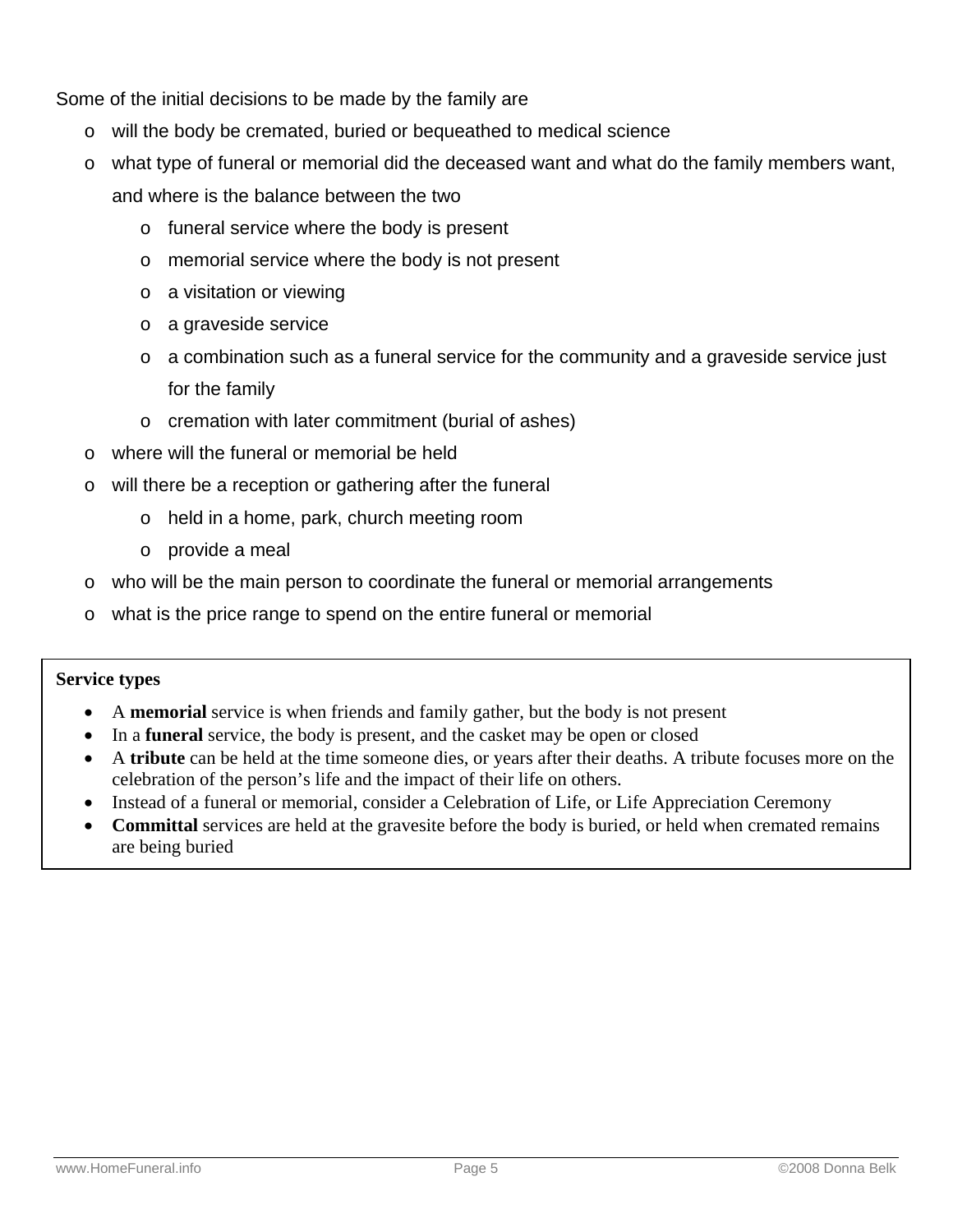## **Goals**

Define the goals you would like for this event. There is no right or wrong way to do it. It should simply fit the person who died and their family and friends. Honor the person who died and yourself without worrying about doing it right, or rules being broken.

Some sample goals you might want to consider are to

- honor deceased's life
- create closeness between family members
- ensure that the deceased's body is treated respectfully
- provide support to one another.

Ask yourself this question: When you leave the funeral or memorial, how do you want to feel? This will help guide you as plans are made.

## **Main coordinator**

- o Decide who will do particular tasks. It is recommended that you write all the decisions down and actions taken.
- o Contact the people who will help and organize into teams
	- o help at time of the funeral or memorial
	- o help in the home before, during and after the funeral or memorial
	- o help at time after death with after-death care of the body
	- o help with kids related to the deceased so they are not ignored
	- o act as a bereavement person at the funeral or memorial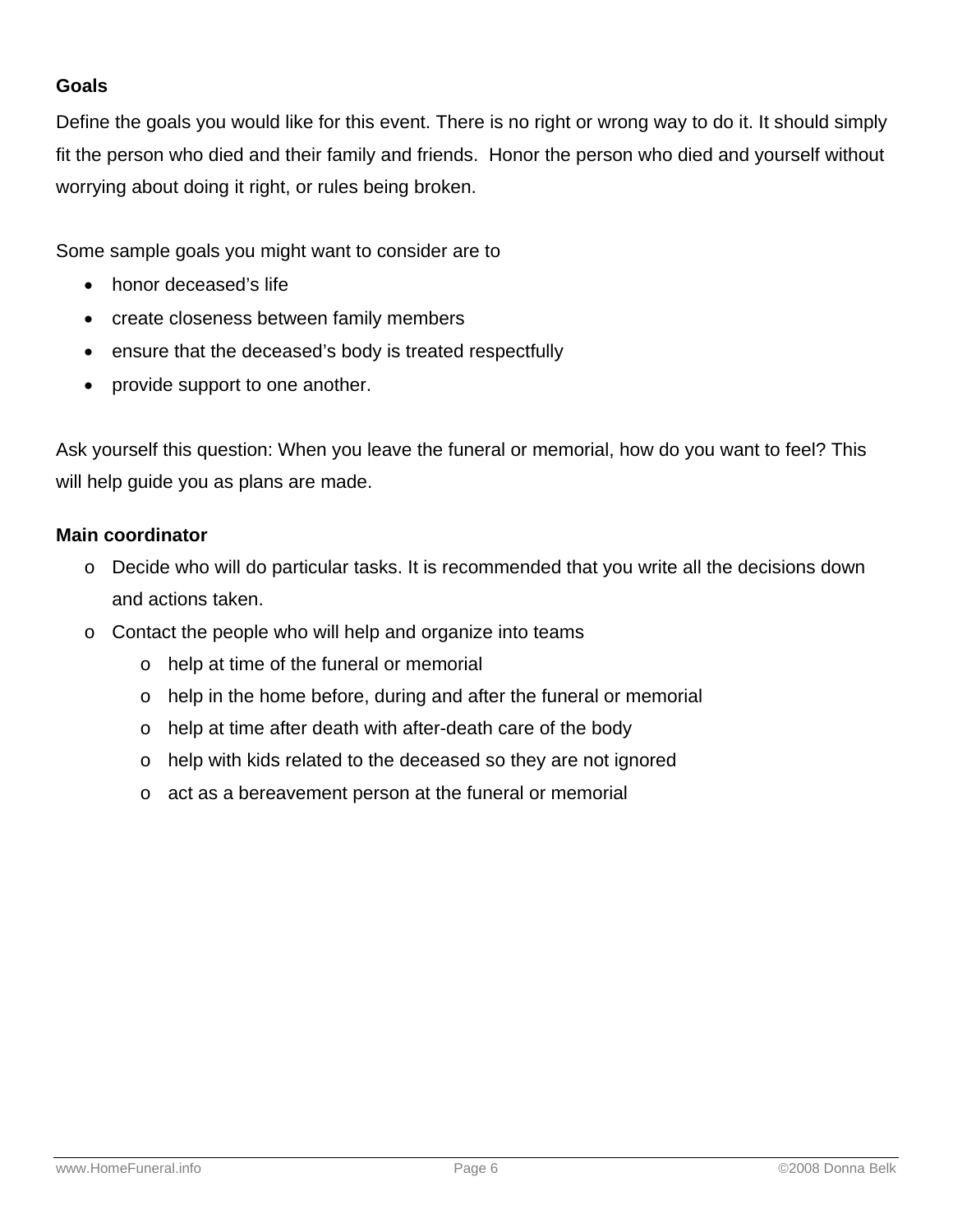## **The legal team**

Obtain blank Certificate of Death and permit for final disposition and other forms as needed. These forms vary from state to state. This task alone may take two or three team members depending on if the family is handling the details of the burial or cremation, or using a funeral home.

- Information usually needed on Certificate of Death
	- o full legal name
	- o legal residence
	- o length of time at current residence
	- o date of birth
	- o place of birth
	- o mother's birth name and place
	- o father's birth name and place
	- o date of death
	- o place of death
	- o citizenship
	- o social security number
	- o occupation
	- o employment or business history
	- o marital history
	- o spouse's full name
	- o next of kin, addresses, relationship
	- o executor's name and contact information
	- o attorney's name and contact information
- gather any pre-planning documents with a funeral home or cemetery that might exist
- make arrangements with the cemetery or crematory for final disposition of the body
	- o is there a title to burial plot
- it's a good idea to locate documents that may be needed in advance
	- o will
	- o birth certificate
	- o marriage certificate
	- o insurance policies
	- o bank records
	- o deeds to property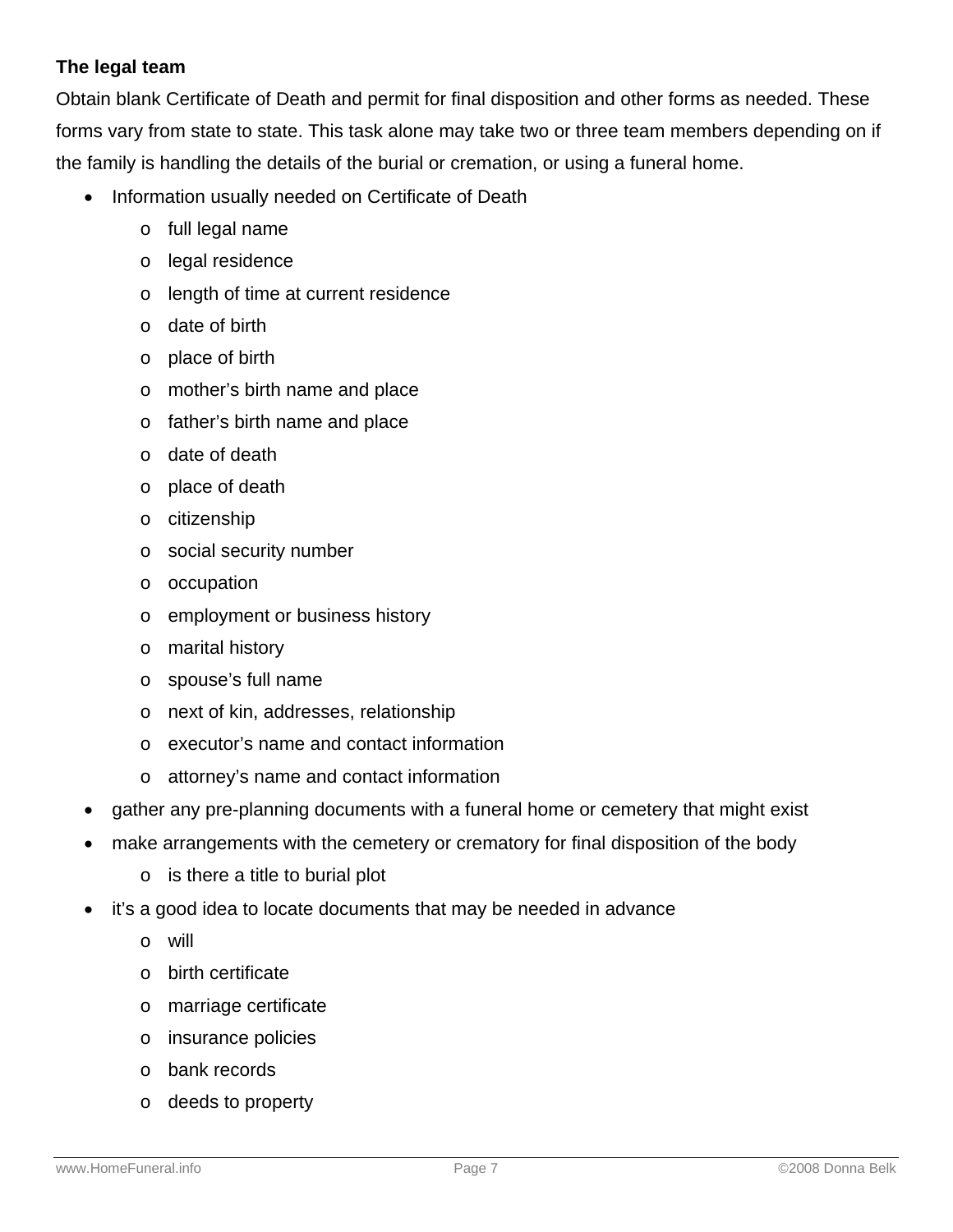- o vehicle ownership records
- o military discharge papers
- o citizenship papers
- o tax returns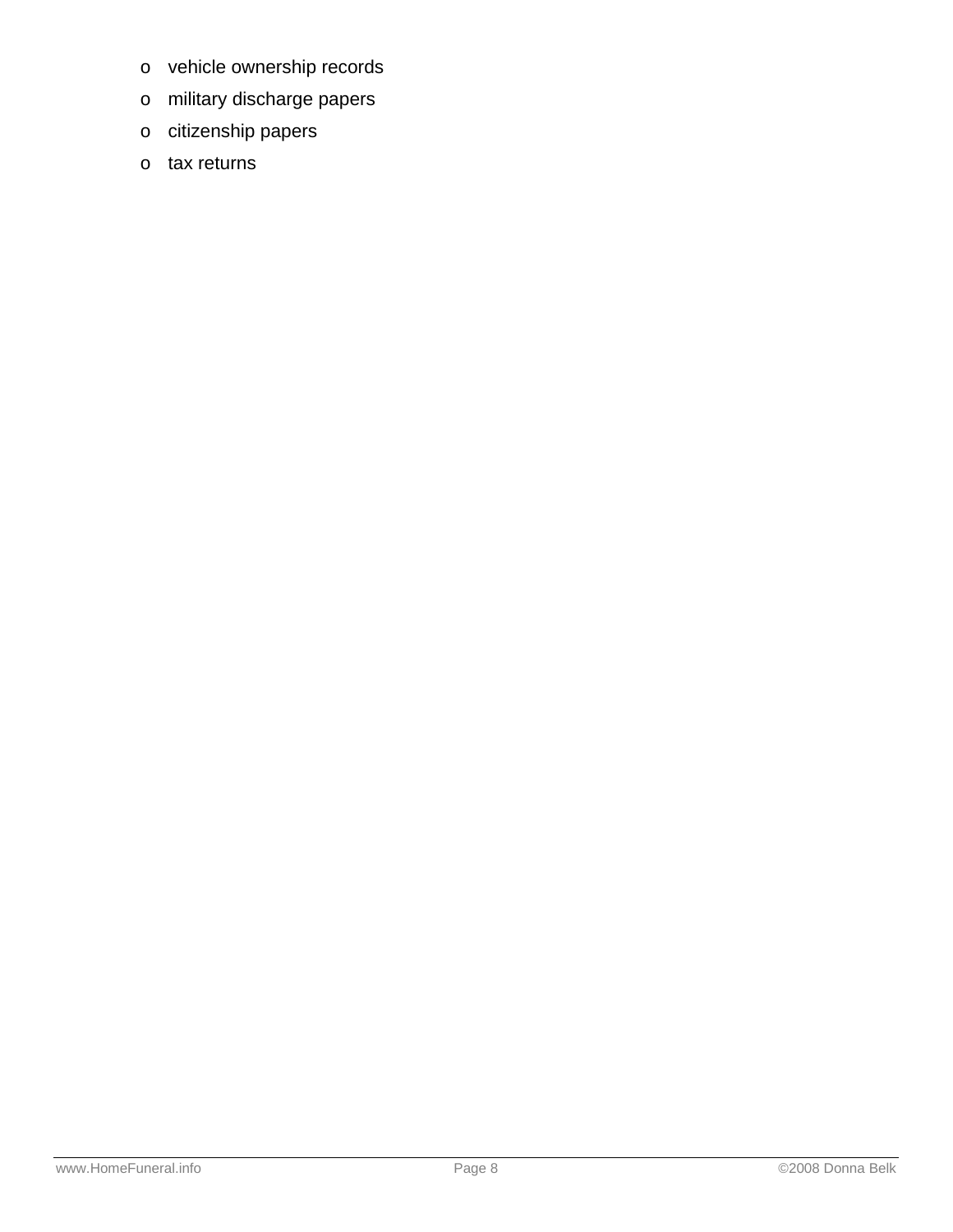## **Team for after-death care of the body**

- take possession of the body if it is not at home
	- o who will do this
	- o who has a vehicle for transporting the body (van, SUV, pickup truck, station wagon), or would you prefer a hospital or funeral home to transport the body
	- o where will the body be taken, what room will be used and how will it be set up
- will a coffin be used for moving the body, if so, who will purchase the coffin
- will the body be prepared for viewing
- For step-by-step instructions for preparing the body for viewing see resources at www.HomeFuneralDirectory.com.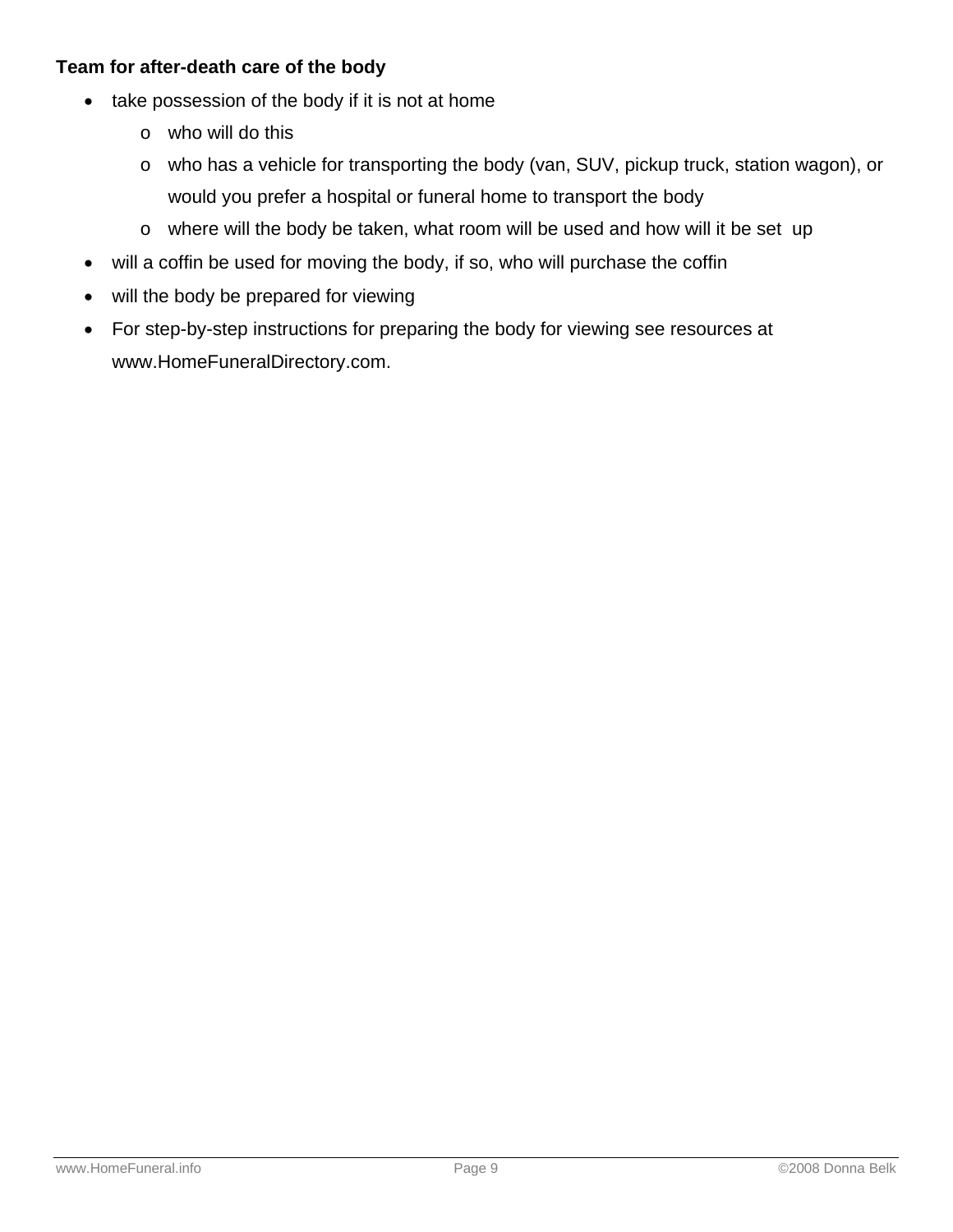## **Team for notifying people**

- how will friends, family and the community at large be notified
	- o phone call, email, note in the mail
	- o all friends need not be notified the same way (For example if some people are going to be invited to the funeral they will need to be notified right away. Other people may not be invited to the funeral and they could be notified by mail.)
- keep a list of the people that have been notified.
- prepare to answer these questions when you call people
	- o will there be a vigil or Lying in State (if so, when and where)
	- o will there be a viewing (if so, when and where)
	- o will there be a funeral or memorial (if so, when and where)
	- o if there is a funeral or memorial will they be able to say a few words about the deceased and if so is there a time limit they'll be able to speak
	- o are there things friends can do to help (they will probably ask)
	- o will flowers be accepted, and, if so, where should they be sent
- does the family want an obituary
	- o who is going to write it
	- o what are the costs of an obituary as it can sometimes be cost prohibitive
	- o will obituary go in a newspaper, or an online obituary
	- o would a program at the memorial or funeral be more appropriate than a traditional newspaper obituary
	- o is there a photo available of the deceased for the obit
	- o information normally included in an obituary
		- schools attended
		- military record
		- special awards and accomplishments
		- accomplishments
		- children and family
		- photograph
		- family history
		- work or professional history
		- religious affiliations
		- civic groups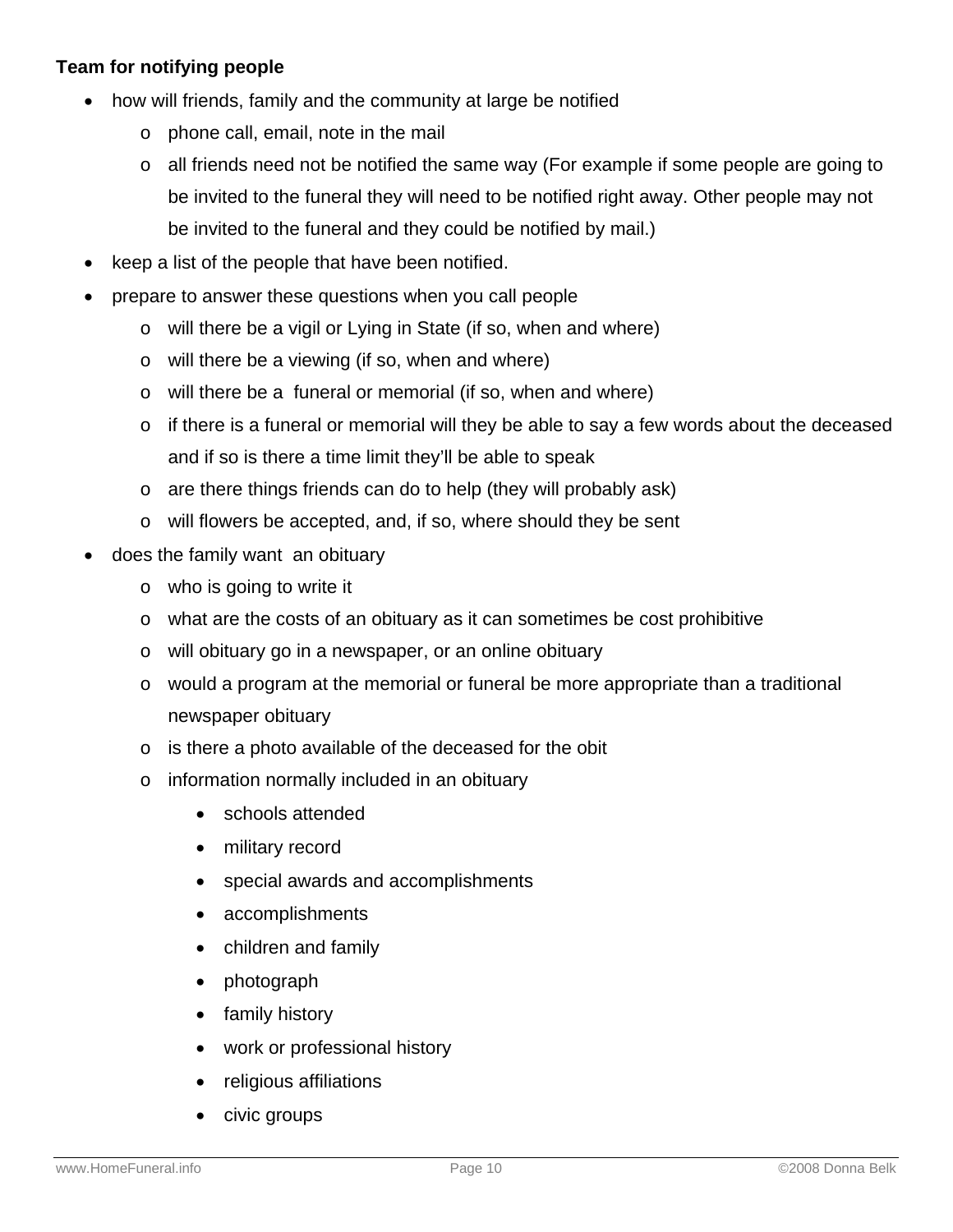- hobbies
- charities or special requests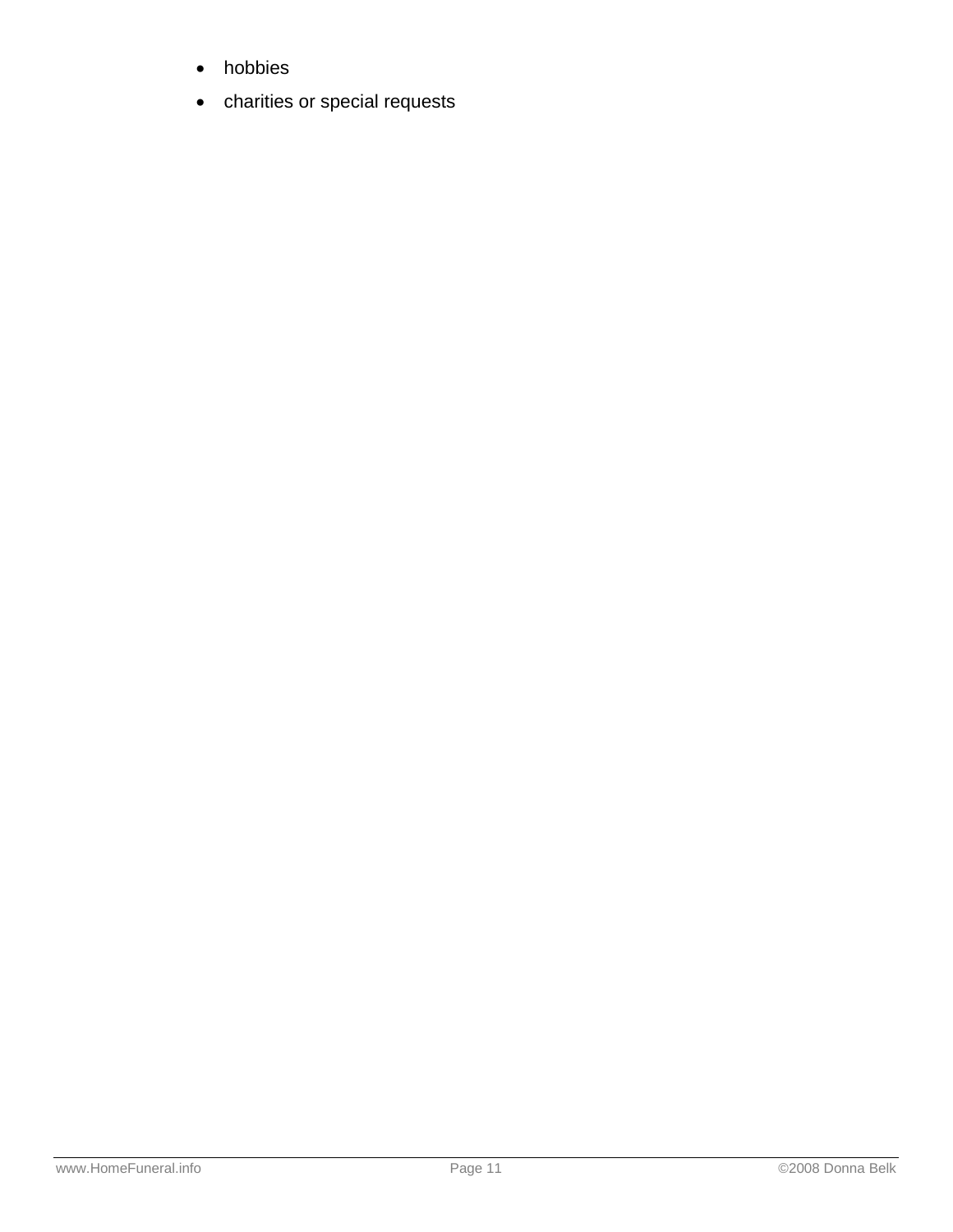#### **The ceremony team**

- see Appendix A at the end of this document for common progression of ceremony at a memorial or funeral, and different ideas for a memorials
- who will be invited to the funeral or memorial ceremony
- are children invited, will there be people available to help care for children
- will the body be viewed during the ceremony, if so, where will it be located
- will clergy or the church be involved
- speakers
	- o who would like to speak
	- o does the family want a eulogy
	- o poems, readings, verses
	- o will others be allowed to speak impromptu at the ceremony
- music
	- o who will pick the music and songs
	- o any favorite melodies of the deceased that should be included
	- o will the music be live (if so, who will perform), or from CDs (if so, who will handle the electronics)
- ceremony program
	- o will a program be distributed at the funeral or memorial ceremony
	- o if so, who will prepare it, print it and distribute it (information gathered for the obituary can be used in the program)
- ushers or greeters
	- o put signs on door to welcome people
	- o direct traffic
	- o show people where to put coats
	- o assist people in finding seats
	- o distribute program or memory cards
	- o point out guest book, memorial table, etc.
	- o take care of food if attendees bring some
- pall bearers (if needed)
- guest register
- memorial table
	- o photos of deceased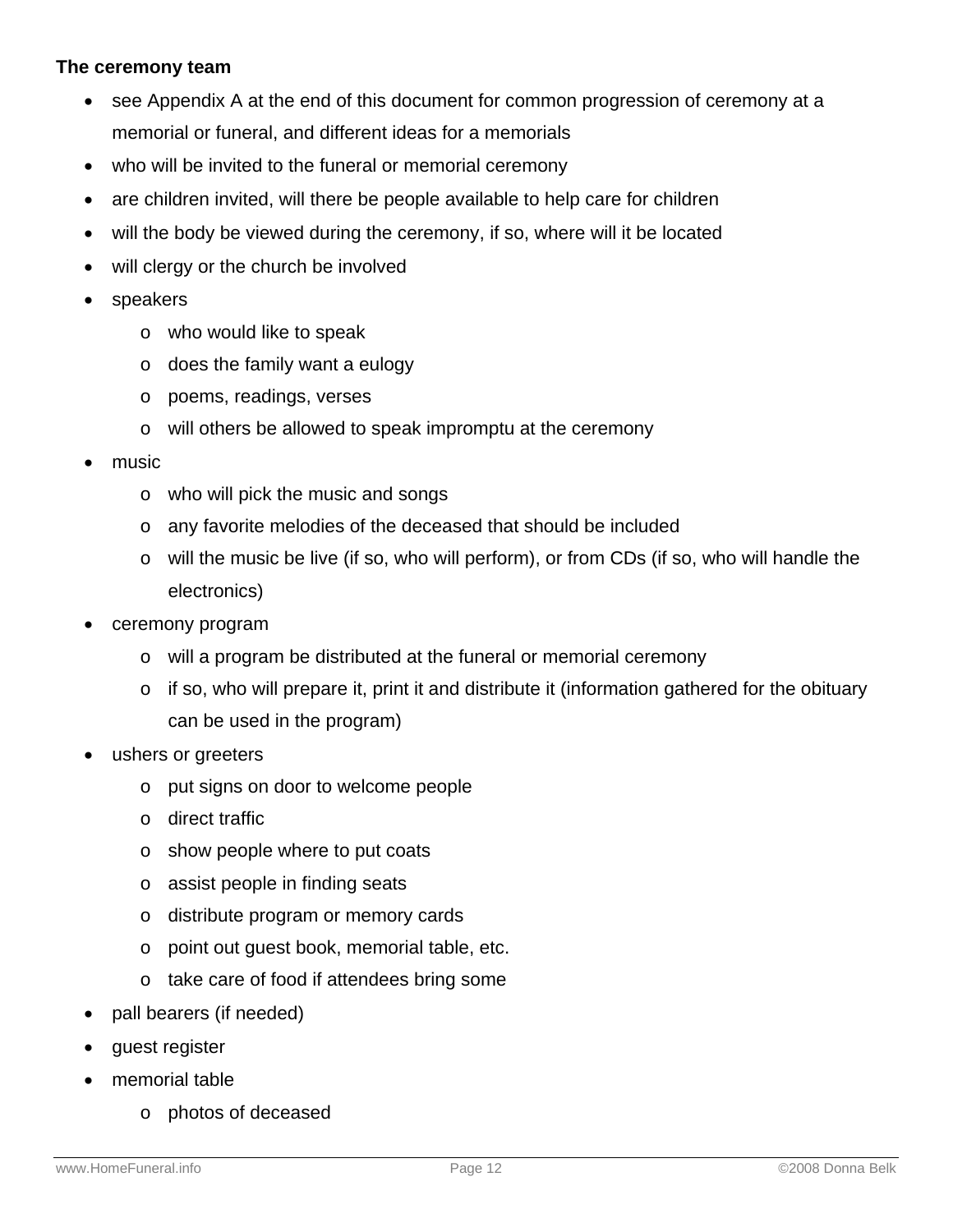- o objects loved
- o notes, letters, cards
- o memory book for people to write their thoughts or memories in, small slips of paper can also be used
- photos during the funeral or memorial
	- o is a photographer wanted
	- o disposable cameras for family and friends to use
- floral arrangements or potted plants
- donations
- determine need for
	- o hearse
	- o clergy car
	- o family limousine
	- o pallbearer limousine
	- o flower car
- funeral logistics
	- o if the body is present at the ceremony, how will it be transported to cemetery or crematory
	- o who has a car suitable for transporting the body (station wagon, SUV, pick-up, van)
- reception after the funeral or memorial
	- o location, time
	- o appoint someone to be with the widow or widower (or those most deeply grieved)
- gatekeeper
	- o someone to help the person closest to the deceased who may be in the greatest amount of grief to help handle situations that may come up such as someone asking prying questions, or asking for possessions that belonged to the deceased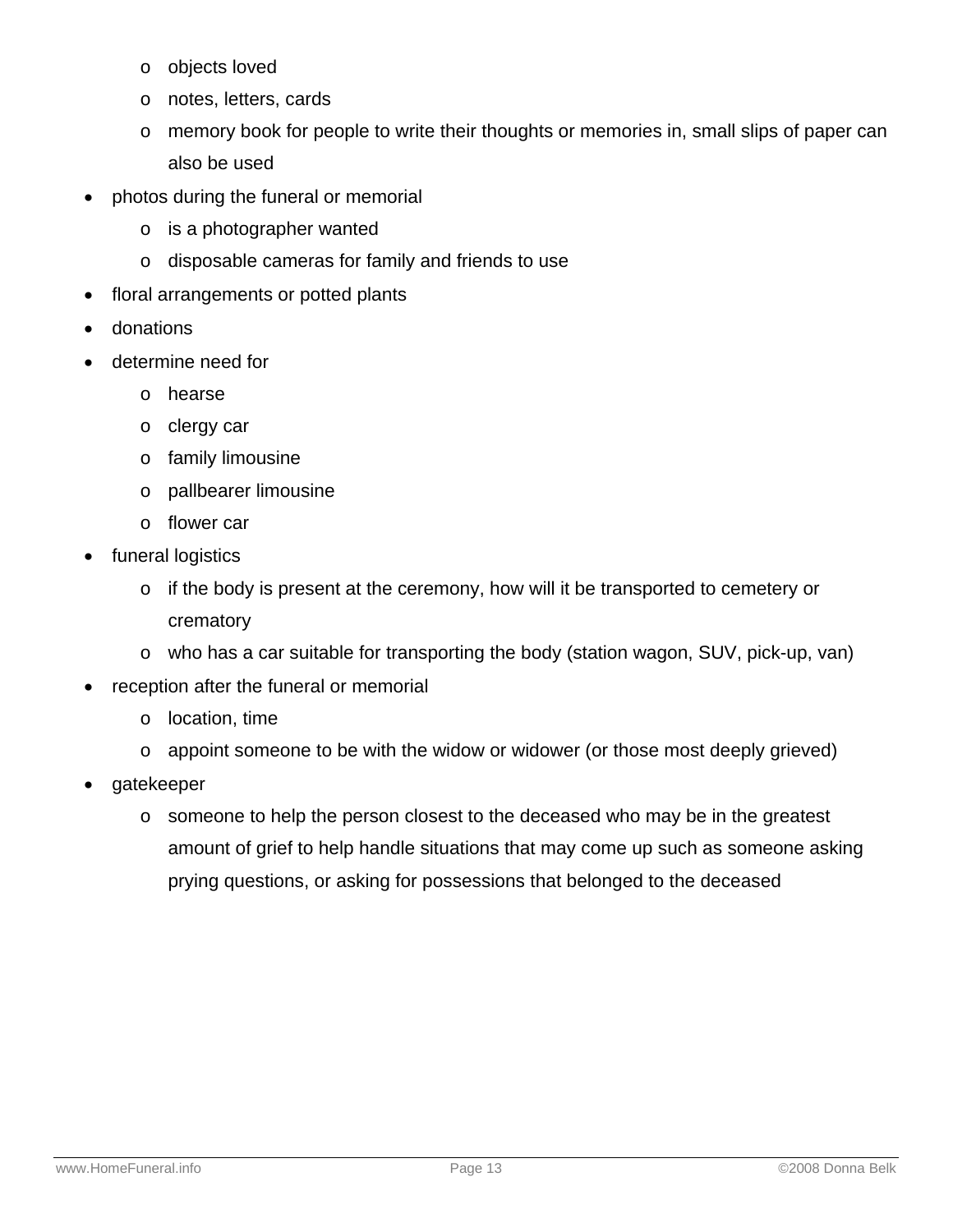## **Team for supporting the family**

- home coordinator
	- $\circ$  person to ask where things go or what to do so the mourners are not asked to handle the small details
	- o create list of things people can do to help such as pick up empty plates or silverware, empty trash, water plants, etc.
	- o someone to remain at the home of the deceased if the funeral or memorial will be held at a location other than the home (sometimes people show up at the home instead of the memorial location)
	- o household management
		- childcare
		- pet care
		- **I** lawn care
		- house cleaning
		- any small repairs that need to be done (change light bulbs, etc.)
		- $\blacksquare$  errands
			- bank
			- post office
			- grocery shopping
			- bill paying
			- pickup from cleaners
		- final clean up
			- assemble a team of people to clean up after the ceremony or reception
			- have plenty of plastic trash bags on hand
- telephone coordinator
	- o taking messages
	- o put a message on the answering machine
		- **thank callers for their concern**
		- announcement of time and location for funeral or memorial service
		- help needed, if any
	- o telephone answerer should be prepared to answer questions (print out this information and put it by each telephone in the home)
		- start time of the funeral or memorial service, where it will be held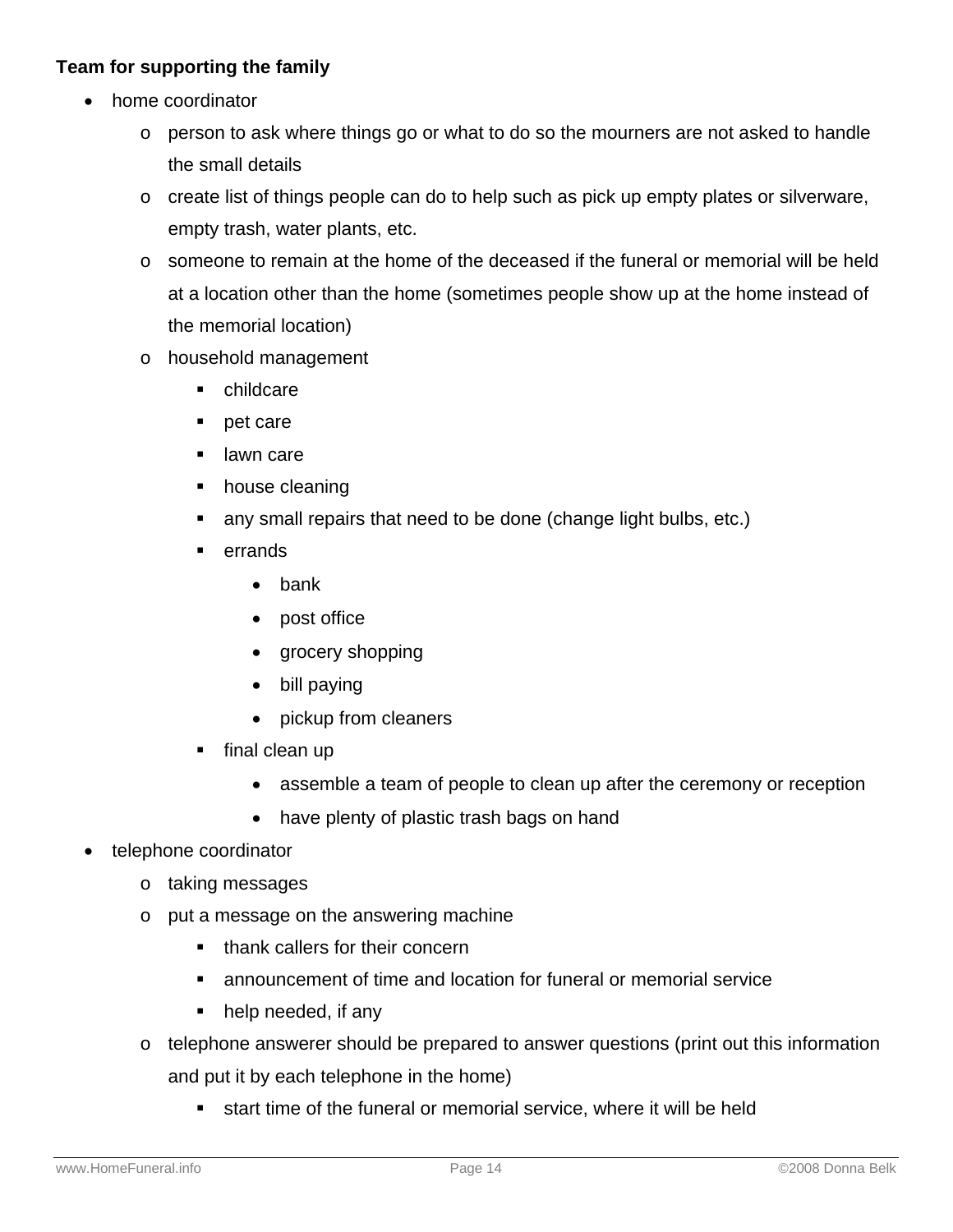- can you give me directions how to get there
- where are hotels close by I can stay at
- can someone pick me up at the airport
- what can I bring or do to help
- what are we supposed to wear
- details about the death such as when they died, how they died, who was present, did they suffer (people will ask)
- be prepared to answer tough questions, for example, "Bob always said I could have his bicycle, should I pick that up while I'm there?" A good reply is, "Unfortunately, we cannot distribute any property before the opening of the estate (or "before Bob's wishes are known")."
- food coordinator
	- o where to store food
	- o write down list of people that bring food so thank you notes can be sent later
	- o if guests bring food in a dish that is to be returned write their name on masking tape and tape it to the bottom of the dish
	- o meal planning for the family before and after the funeral or memorial
	- o know what food is on hand and what you may need
	- $\circ$  prepare for visitors (have paper plates, napkins, utensils and cups on hand if the family is expecting many guests)
	- o have a backup plan for what to do if there is too much food for the family to handle (donate to meal kitchen, ask guests to take home)
- guest coordinator
	- o greet out-of-town guests
	- o help make hotel arrangements
	- o pick up out of town guests from airports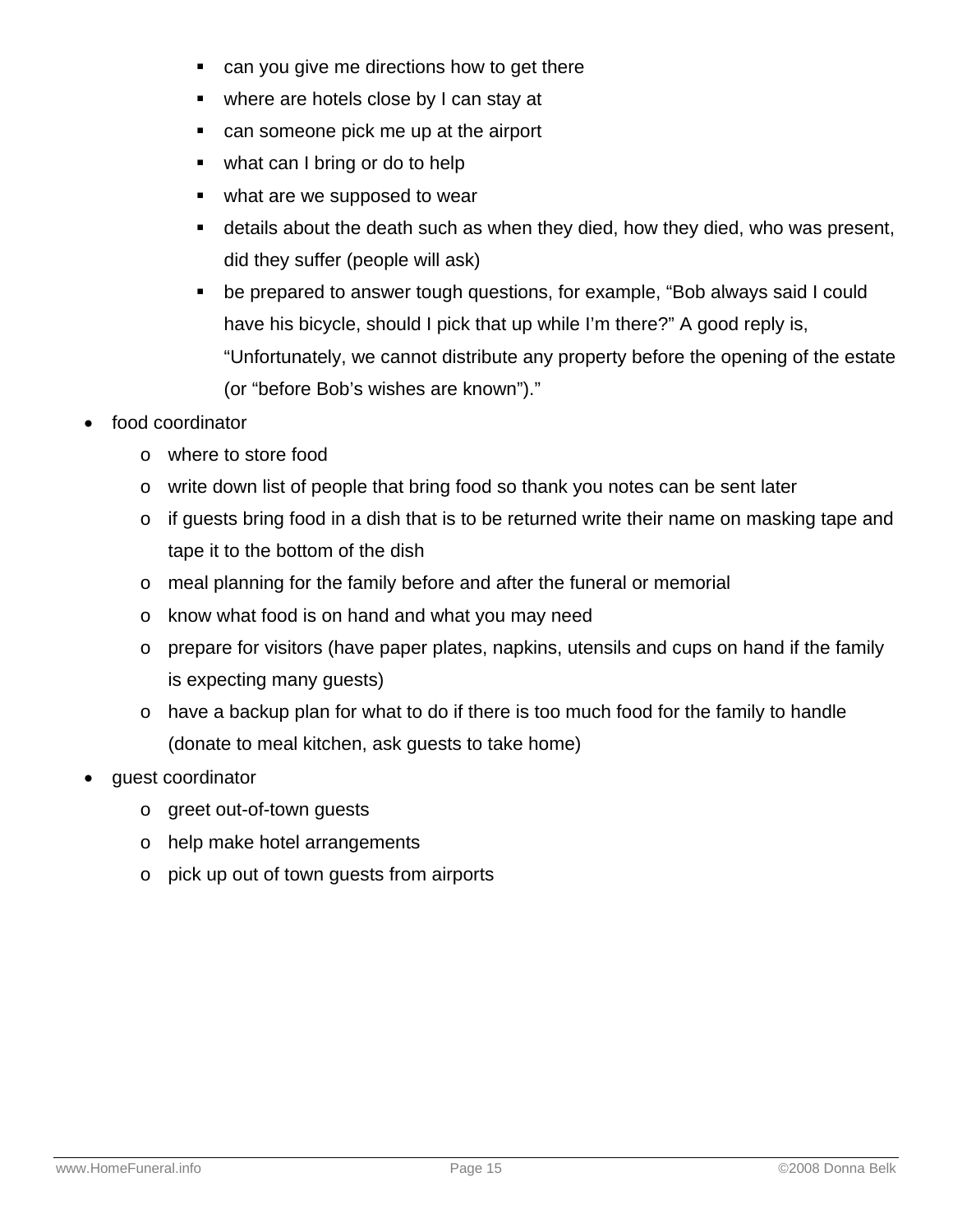## **The Follow-up Team**

After the funeral or memorial contact the following organizations as appropriate

- o attorney for transferring assets and probating the will
- o accountant, tax preparer, to determine which returns need to be filed
- o banks and credit unions, to locate accounts and safe deposit boxes
- o insurance agents, to obtain claim forms
- o social services, to learn about benefits
- o social security, to stop any monthly checks and learn about benefits
- o veterans affairs, to stop monthly checks and learn about benefits
- o guardian, conservator, and agent under a durable power of attorney, to notify of death and the end of their responsibility
- o creditors, to take care of outstanding balances
- o utility companies, to change or discontinue service
- o employer, to notify of death and learn about benefits
- o newspapers, magazines, to stop services
- o postal service, to forward mail
- o computer accounts, transfer or close internet accounts, on-line subscriptions,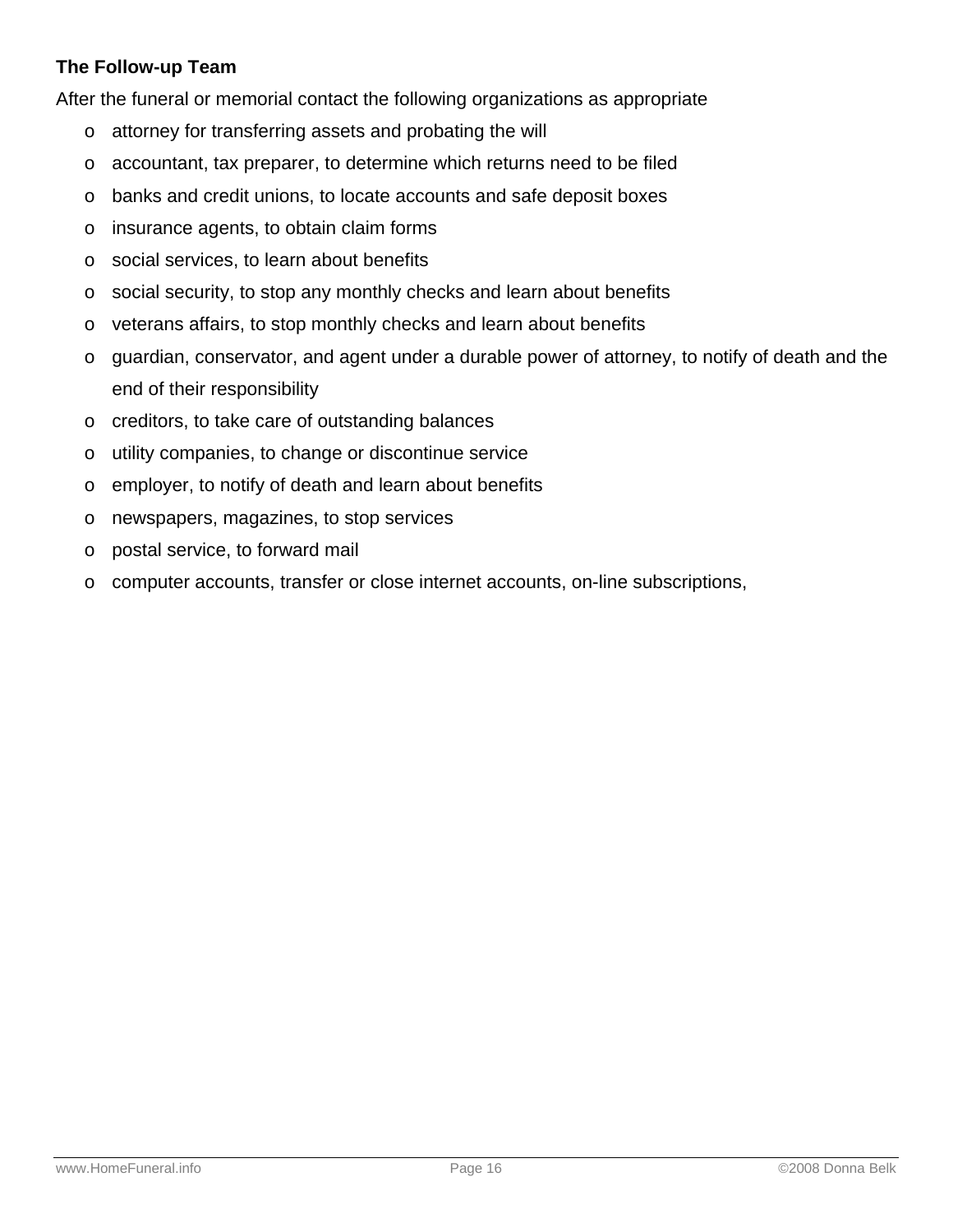# Appendix A

## **Sample Order of Funeral or Memorial Service**

- Celebrant or officiator's Opening
	- Announcements (turn off cell phone)
	- Welcome
- Song, Prayer or Reading (interspersed throughout ceremony)
- Eulogy by Celebrant
- Personal Eulogies from friends or family, if any
- Rituals such as Candle Lighting (can be placed anywhere in service)
- Closing Remarks by Celebrant (Benediction, Blessing or Prayer if Religious or Spiritual)
- Disposition of the Body
	- Graveside Interment Service (also called committal or burial)
	- Service for cremains (the ashes that remain after cremation of a corpse)

It is best when the family or friends can speak about the deceased themselves through personal eulogies. Often this is not possible for them due to grief and overwhelming emotion. If the Celebrant is delivering the only personal eulogy, then it should contain not just a chronological listing of facts, but personal anecdotes or stories told in the voices of those who told them to you.

## **OTHER RITUALS:**

In addition to the words spoken, suggest ideas for other types of remembrances.

- A candle lighting is the most used, often younger children can participate.
- Some families like to leave notes or mementos in the casket if it is an open casket ceremony.
- Grandchildren or young children could leave drawings.
- If people are uncomfortable leaving something in the casket, have a memory box into which guests can drop a card describing a favorite memory of the deceased.
- Placing flowers on a closed casket.
- Moments of reflection for deceased or ancestors.
- The family can set up, either at the funeral home or the reception, a table with photos and other mementos from the deceased's life. Include photos of other ancestors to show family heritage.

#### **SAMPLE FUNERAL ELEMENTS**

#### **Example of Traditional Opening Remarks:**

We have gathered here today to acknowledge the death of \_\_\_\_, whom we have all known and loved. When someone we care for dies, family and friends gather with sorrow in their hearts to grieve and give comfort to one another. We all grieve differently, but at times when death and loss come among us, often the presence of another person's company can bring understanding and support. Just being together, sharing our grief and our love, dissolves some of our loneliness and helps begin the process of releasing our sorrow.

Though we have gathered here today in grief and sorrow, we have also gathered here in celebration. \_\_\_ led a wonderful life here among and we are here to share our memories and give thanks for the time we had together. I'm sure each of you feels the ache of loneliness caused by her passing. But rejoice the she touched you; that she was a part of your life, and her influence will survive in the unending consequences flowing from her character and deeds.